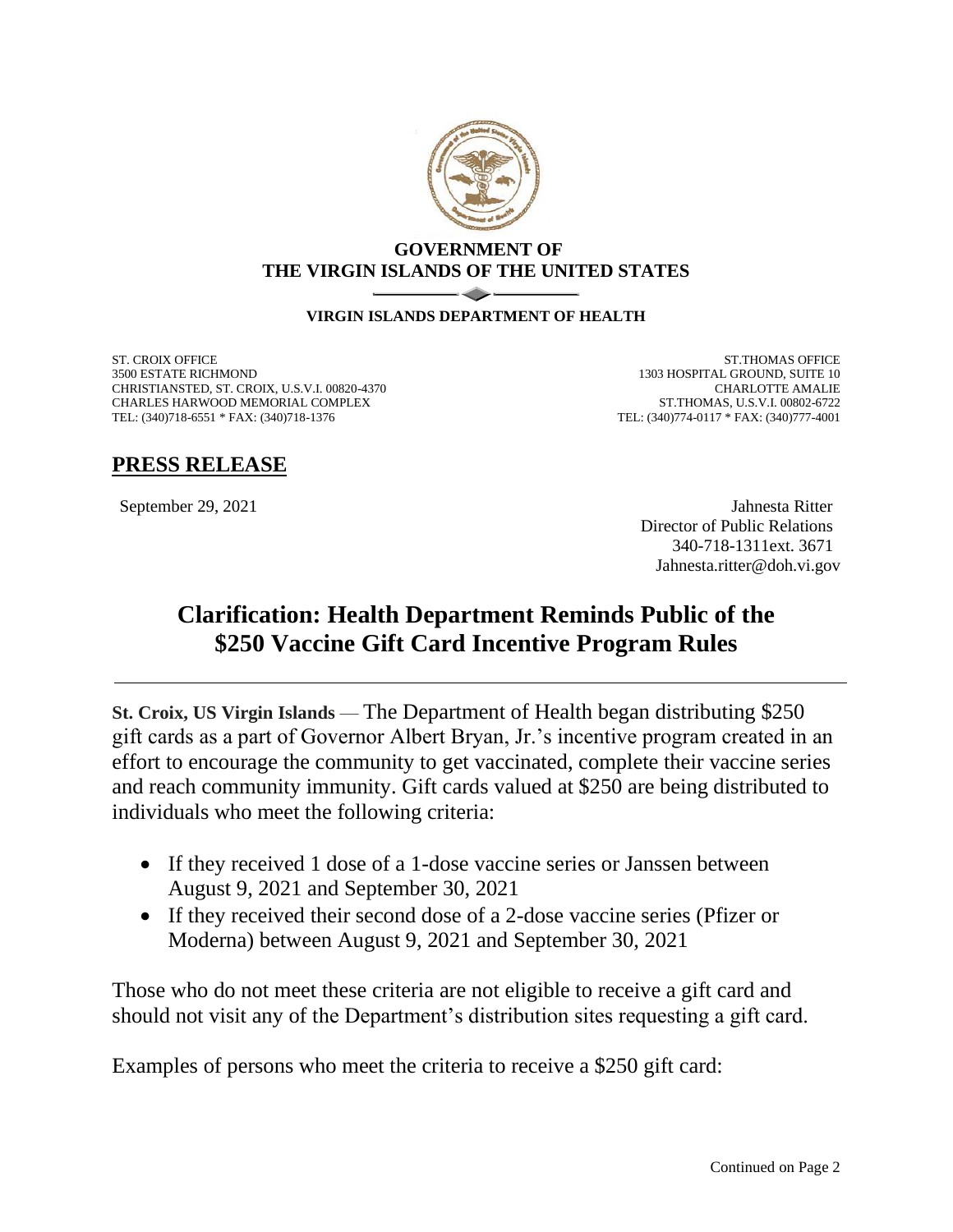Press Release **Clarification: Health Department Reminds Public of the \$250 Vaccine Gift Card Incentive Program Rules** September 29, 2021

Page 2

- 1. Rihanna got her first dose of the Pfizer vaccine on July 22, 2021 and her second dose of the Pfizer vaccine on August 12, 2021.
- 2. Steve got his first dose of the Janssen vaccine on September 15, 2021.

Examples of persons who do NOT meet the criteria to receive a \$250 gift card:

- 1. Nikita got one dose of the Janssen vaccine on March 15, 2021.
- 2. Jennifer got her first dose of the Pfizer vaccine on July 16, 2021 and her second dose of the Pfizer vaccine on August 6, 2021.
- 3. José got his first dose of the Moderna vaccine on September 4, 2021 and is not due for his second until October 2021.

Distribution is from Monday through Friday from 9 a.m. to 3 p.m. on St. Croix and St. Thomas, and 10 a.m. to 3 p.m. on St. John. These sites will issue gift cards through November 30, 2021.

Only those who are eligible or the parent of a minor can pick up their gift card. Minors age 12 to 17 are not permitted to pick up their card without their parent. However, parents or guardians are permitted to pick up their child's gift card in the child's absence, but must present a valid picture ID and the child's valid picture ID and birth certificate.

Anyone unable to pick up their card by the deadline, will have an opportunity to retrieve their card through September 30, 2022 by alternative means which will be announced at a later date.

Locations for pick-up are:

- St. Croix Community Vaccination Center at the old Nissan Building in La Grande Princesse
- St. Thomas Community Vaccination Center in Community Health at the Schneider Regional Medical Center
- Morris de Castro Clinic on St. John

A vaccination card, digital vaccination record, and a valid picture ID are required. To ensure a smooth process it is advised that individuals have their